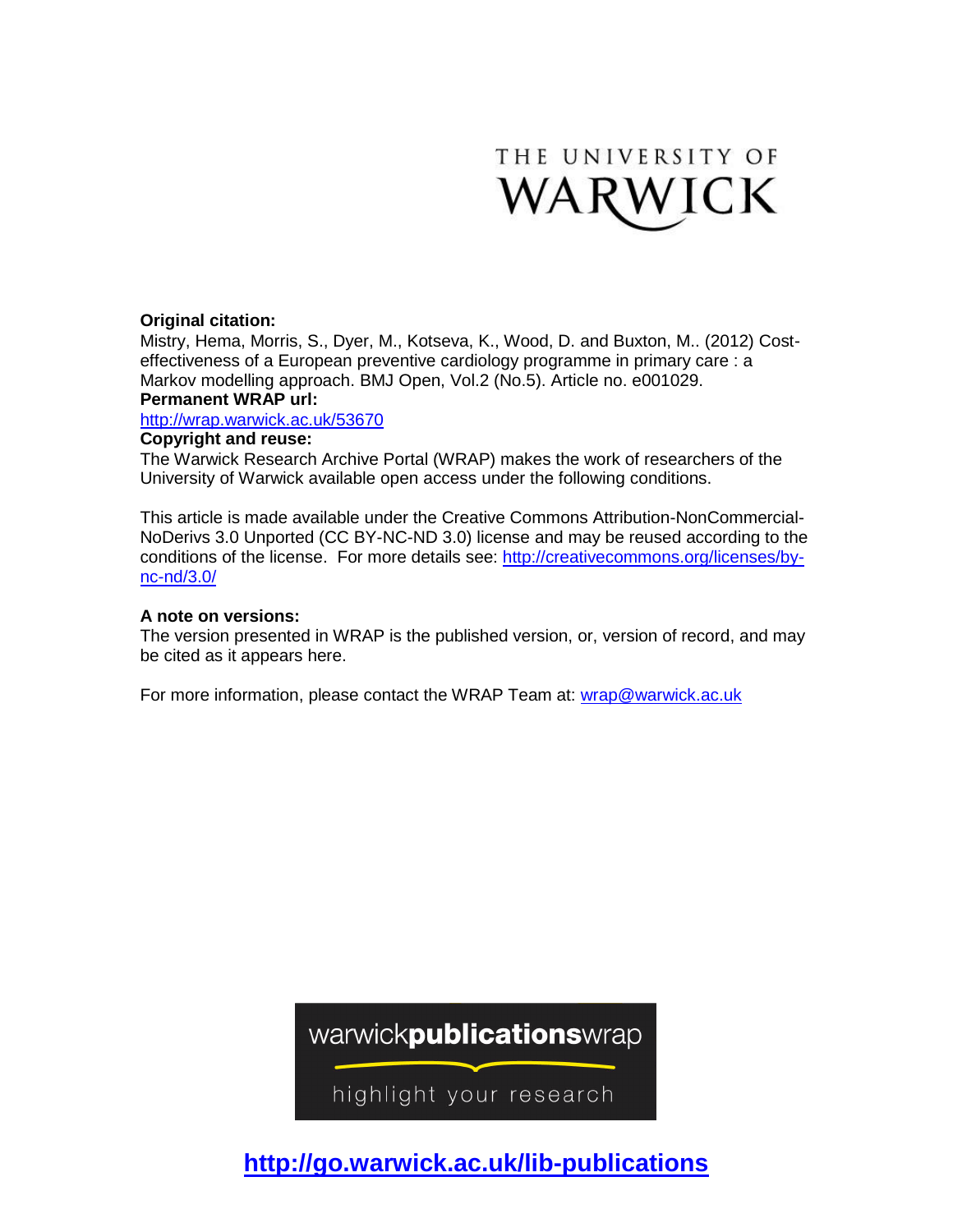# Cost-effectiveness of a European **Den** preventive cardiology programme in primary care: a Markov modelling approach

Hema Mistry,<sup>1,2</sup> Stephen Morris,<sup>3</sup> Matthew Dyer,<sup>4</sup> Kornelia Kotseva,<sup>5</sup> David Wood,<sup>5</sup> Martin Buxton,<sup>2</sup> on behalf of the EUROACTION study group

#### To cite: Mistry H, Morris S, Dyer M, et al. Cost-effectiveness of a European preventive cardiology programme in primary care: a Markov modelling approach. BMJ Open 2012;2:e001029. doi:10.1136/bmjopen-2012- 001029

▶ Prepublication history and additional material for this paper are available online. To view these files please visit the journal online [\(http://dx.doi.org/10.1136/](http://dx.doi.org/10.1136/bmjopen-2012-001029) [bmjopen-2012-001029](http://dx.doi.org/10.1136/bmjopen-2012-001029)).

Received 16 February 2012 Accepted 28 August 2012

This final article is available for use under the terms of the Creative Commons Attribution Non-Commercial 2.0 Licence; see <http://bmjopen.bmj.com>

For numbered affiliations see end of article.

Correspondence to Dr Hema Mistry; H.Mistry@bham.ac.uk

### ABSTRACT

**Objective:** To investigate the longer-term costeffectiveness of a nurse-coordinated preventive cardiology programme for primary prevention of cardiovascular disease (CVD) compared to routine practice from a health service perspective.

**Design:** A matched, paired cluster-randomised controlled trial.

**Setting:** Six pairs of general practices in six countries. **Participants:** 1019 patients were randomised to the EUROACTION intervention programme and 1005 patients to usual care (UC) and who completed the 1-year follow-up.

**Outcome measures:** Evidence on health outcomes and costs was based on patient-level data from the study, which had a 1-year follow-up period. Future risk of CVD events was modelled, using published risk models based on patient characteristics. An individual-level Markov model for each patient was used to extrapolate beyond the end of the trial, which was populated with data from published sources. We used an 11-year time horizon and investigated the impact on the cost-effectiveness of varying the duration of the effect of the intervention beyond the end of the trial. Results are expressed as incremental cost per quality-adjusted life-year gained.

**Results:** Unadjusted results found the intervention to be more costly and also more effective than UC. However, after adjusting for differences in age, gender, country and baseline risk factors, the intervention was dominated by UC, but this analysis was not able to take into account the lifestyle changes in terms of diet and physical activity.

**Conclusions:** Although the EUROACTION study achieved healthier lifestyle changes and improvements in management of blood pressure and lipids for patients at high risk of CVD, compared to UC, it was not possible to show, using available risk equations which do not incorporate diet and physical activity, that the intervention reduced longer-term cardiovascular risk cost-effectively. Whether or not an intervention such as that offered by EUROACTION is cost-effective requires a longer-term trial with major cardiovascular events as the outcome.

Trial Registration number: ISRCTN 71715857.

### ARTICLE SUMMARY

#### Article focus

■ To investigate the longer-term cost-effectiveness of a nurse-coordinated preventive cardiology programme for primary prevention of cardiovascular disease compared to routine practice.

#### Key messages

- **EXECUARE THE EUROACTION study achieved healthier life**style changes and improvements in management of blood pressure and lipids for patients at high risk of CVD, compared to usual care (UC).
- The unadiusted results of the cost-effectiveness analysis found the intervention to be more effective than UC but also more costly. However, the adjusted results showed that the intervention was dominated by UC.
- $\blacksquare$  The published cardiovascular risk equations do not take account of lifestyle changes in terms of diet and physical activity and therefore may be inadequate for the evaluation of whether or not a lifestyle intervention to prevent cardiovascular disease is cost-effective.

### Strengths and limitations of the study

- **. This is the first study assessing the cost**effectiveness of the EUROACTION programme.
- The available cardiovascular risk modelling is based on a limited number of risk factors, which do not include measures of diet or physical activity, and a healthier lifestyle was the most important outcome of the EUROACTION trial.

### **INTRODUCTION**

Evidence has shown that individuals with increased risk of cardiovascular disease (CVD) can reduce their risk of cardiovascular morbidity and mortality by stopping smoking, changing their diet, engaging in physical activity, achieving a healthy body weight and controlling their blood pressure, cholesterol and diabetes.<sup>1</sup> However, not all patients at high risk of developing CVD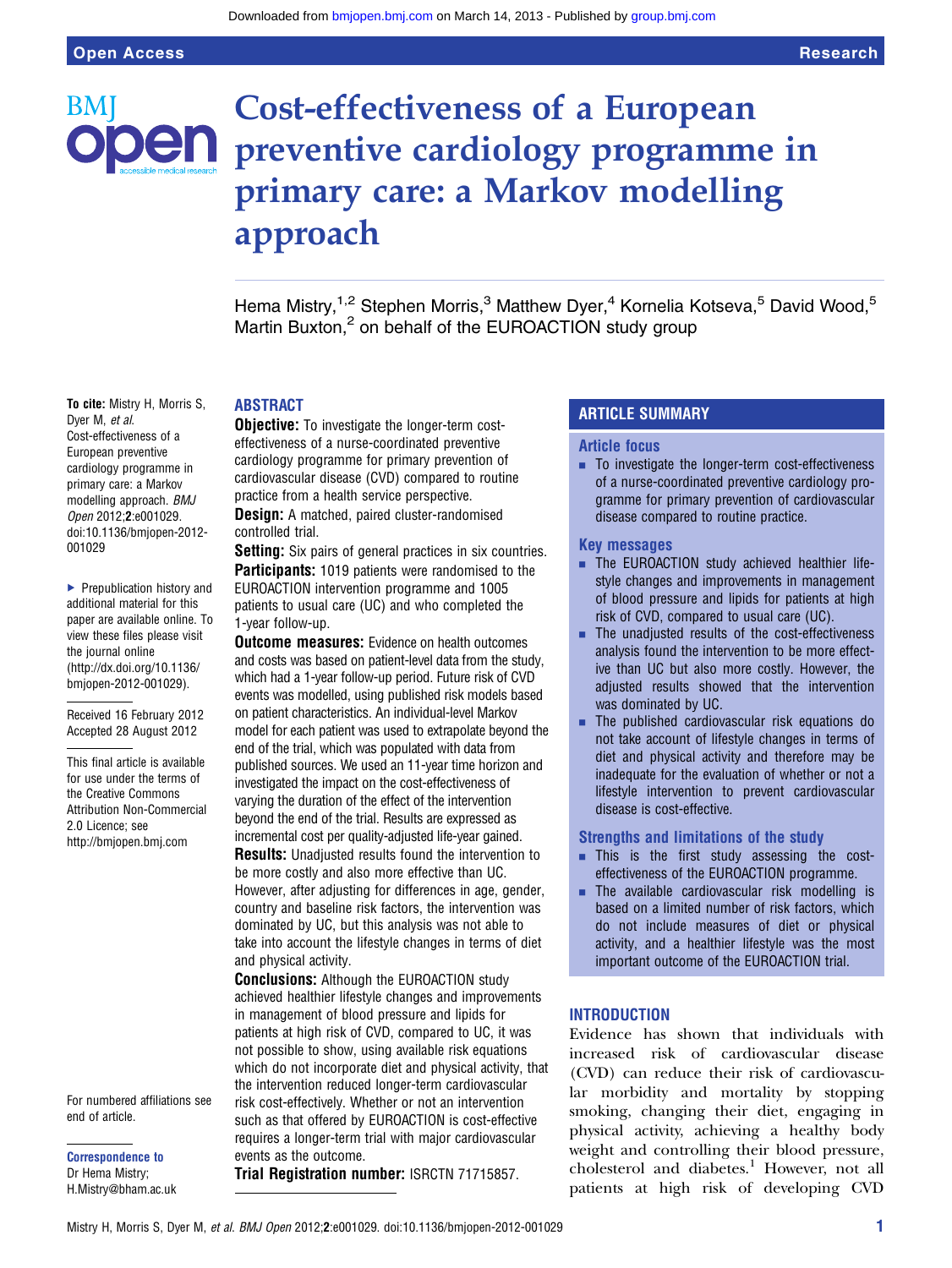manage to achieve these recommended lifestyle and risk factor goals and there remains considerable potential to reduce CVD risk in these patients.<sup>2</sup> The EUROACTION study was designed to address the need for preventive cardiology care in everyday clinical practice.<sup>3</sup>

The EUROACTION study was a matched, paired cluster-randomised controlled trial, across eight countries and 24 hospitals and general practices. The project evaluated the impact of a nurse-coordinated, multidisciplinary preventive cardiology programme for coronary patients in hospital and high-risk individuals in general practice. It aimed to help all these high-risk patients and their families to achieve recommended lifestyle and risk factor targets for CVD prevention in everyday clinical practice over 1 year. The principal results concluded that the EUROACTION programme achieved healthier lifestyle changes and improvements in risk factor management for patients with coronary heart disease (CHD) and those at high risk of CVD, together with their partners, compared to usual care  $(UC).$ <sup>4</sup>

While there is evidence that the EUROACTION programme is effective in terms of modifying lifestyle and some CVD risk factors, there is no evidence as to its costeffectiveness. Therefore, this paper aims to model the longterm cost-effectiveness of the EUROACTION programme in comparison with UC within the primary care setting.

### **METHODS**

### **Patients**

The EUROACTION primary care study took place in Denmark, Italy, Netherlands, Poland, Spain and UK, where a matched pair of general practices was identified, and then randomised to either the EUROACTION programme or to UC. General practioners (GPs) prospectively identified the study population. The comparison was restricted to patients and did not include partners. Eligibility criteria for patients have previously been published.<sup>4</sup>

All intervention patients were assessed at baseline and at 1 year. These assessments focused on smoking habits, diet and physical activity, measurement of body mass index, blood pressure, cholesterol and glucose levels, and cardiac medications were also recorded. The programme was delivered by specialist nurses, working with GPs, and supported by software programs, educational materials and group workshops to achieve individual goals. Each person was given a personal record card to record lifestyle and risk factor goals, medications and appointments. To avoid the possibility that undergoing baseline assessments might affect outcomes, only a random sub-sample (∼25%) of UC patients were seen at baseline and then all UC patients were invited for assessment at 1 year. In the UC arm, patients did not receive any form of special care.

### Model structure

We adopted a health service perspective to measure costs and outcomes. Each cycle in the model is of

1 year's duration. All patients were CVD-free on entering the model. In each subsequent cycle, patients may remain CVD event free, they may have a fatal or nonfatal CVD event, or they may die from non-CVD causes. Once the patient has had an initial CVD event, then in subsequent cycles they move to the post-CVD event states and they may move between different CVD states and/or die from CVD or non-CVD causes.

The CVD event states are: non-fatal myocardial infarction (MI), stable angina, unstable angina, CHD death, transient ischaemic attack (TIA), stroke, CVD death and non-CVD death.

### Measuring initial CVD risk

To estimate the risk of an initial CVD event in a subsequent year, we used the D'Agostino et  $al<sup>5</sup>$  CVD risk function, derived from the Framingham Heart Study. This calculates individual sex-specific risks for future cardiovascular events (in patients initially free of CVD). These CVD risk equations incorporate as risk factors the natural logarithms of age, total and high-density lipoprotein (HDL) cholesterol, systolic blood pressure (SBP) if treated with or without antihypertensive medications, smoking and diabetes. We used the published calibration factors to focus on the CHD and stroke event states.

Ten-year risks were estimated from the equations and adjusted to 1-year values.<sup>6</sup> One-year CVD risk beyond the end of the trial was calculated based on both (a) baseline patient characteristics (adjusted for age) for intervention patients only; and (b) 1-year follow-up characteristics for both groups, in order to evaluate any changes to CVD risk factors as a result of the EUROACTION programme.

### Validating the appropriateness of the risk functions of the model

We tested the validity of applying the D'Agostino et  $al<sup>5</sup>$ risk equations to the study population, by comparing the observed number of CHD cases with the number predicted at 1 year. Because stroke and TIA incidence data were not collected in the study we converted the CVD risk equations to CHD risks using the recommended calibration factors.<sup>5</sup> We present the results of the comparison for both groups.

### Transition probabilities

We disaggregated the overall risk of a CVD event into rates for specific events by age and gender, using UK relative incidence rates based on published literature<sup>7-9</sup> and expert opinion, as previously used in Ward et  $al$ <sup>10</sup> These event rates were applied to individual annual CVD risks to calculate individual transition probabilities for moving from the CVD free state to the initial CVD event states. Also, individual patients could die from non-vascular causes, depending on their age and gender. The non-CVD death transition probabilities were taken from Briggs  $et al.<sup>11</sup>$  Transition probabilities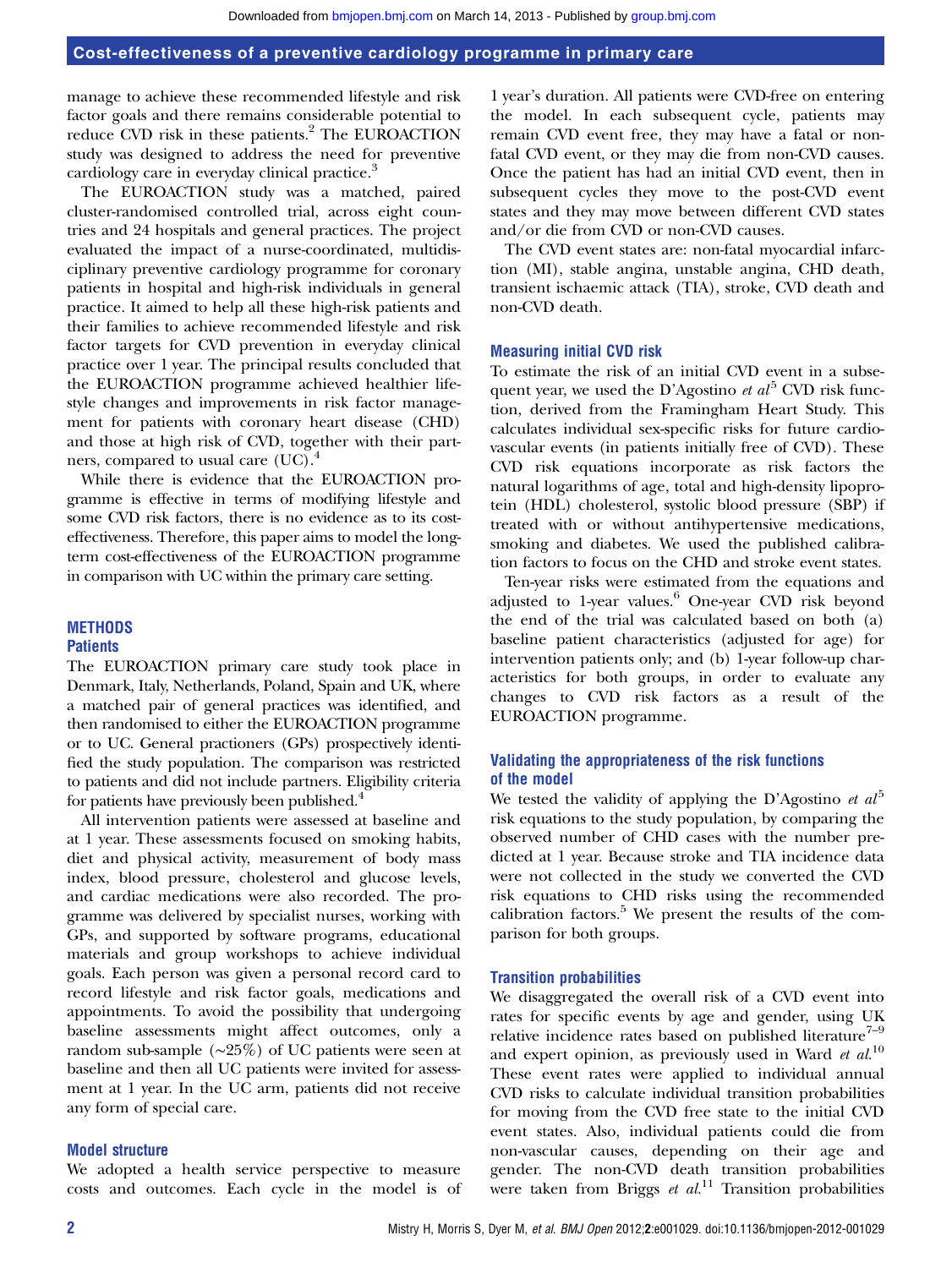for moving from primary event health states to subsequent non-fatal health states are taken from Ward et  $al$ <sup>10</sup>

### Measuring cost

Data on resources used during the trial and staff contacts were recorded in case record forms and were then converted into electronic format. To determine the total 1-year costs for each group, we obtained unit costs for all relevant items of resources used in the trial:

- 1. Costs relating to EUROACTION programme and other contacts in primary care were obtained from the programme facilitators and included the EUROACTION nurses costs, training costs, production of patient educational materials and any other costs associated with implementing the programme. The average time spent by staff for all patient contacts at baseline and at 1 year was provided by each centre. Hourly wage rates of the staff salaries and training were calculated and then applied to these various patient contacts. We costed the EUROACTION family information packs, a pocket-sized personal record card, questionnaires and group sessions that each patient in the intervention group received as part of their prevention programme. Costs were applied to other contacts with health care professionals, such as GPs, outside of the intervention programme for both arms and these costs were based on national estimates of the staff salaries involved and estimates of the average time spent with the patient provided by the trial coordinators.
- 2. Cardiac-related drug costs. Data were collected on patient-specific cardiac-related medications including the drug name and dose at baseline and at 1 year. This gave point of time information, but no start or end dates. So for each patient it was assumed that they would remain on the same medication at a constant dose for the entire duration, for example, from baseline to 1 year. National cost estimates for the drugs were provided by trial coordinators from each country and were applied accordingly to the

relevant dose and length of time on a patient-specific basis.

3. Cardiac-related procedures and tests. During the trial, patients within both groups may have required inpatient or outpatient admissions for cardiac-related procedures, or undertaken any cardiac-related tests. The procedures were costed according to HRG episodes for each country and the other tests or bed days as simple unit costs. National unit cost estimates for cardiac-related procedures and tests for each country were obtained from a database held by United BioSource Corporation (Erwin De Cock, personal communication, May 2007) for all countries, except Denmark and Poland. For these two countries, national unit cost estimates were provided from contacts within the Centre for Applied Health Services Research and Technology in Denmark ( Jan Sørensen, personal communication, January 2007) and from the Ministry of Health in Poland (Andrzej Pająk, personal communication, June 2007).

As the study was based in six countries, a costing algorithm was developed to calculate a total cost per patient for each country. The costs of the programme were valued in local currencies and then converted to  $2006/2007 \text{ \pounds}$  (GBP) using purchasing power parities.<sup>12</sup> Table 1 presents the total 1-year costs by group and country. Figure 1A shows that the 1-year observed costs (split by type of cost) for the intervention group was significantly more than the UC group for all countries. This higher cost was explained by the EUROACTION intervention programme costs and contacts with EUROACTION staff, while neither arms experienced significantly high-cost cardiac interventions or cardiac medications.

Subsequent costs relating to health states occupied within the model were based on UK estimates (see online supplementary files). It was assumed that patients in a CVD-free state would continue to receive the cardiac-related medications and primary care contacts (outside of the intervention programme) that they

| Observed 1-year costs for EUROACTION study (in £ GBP)<br><b>Table 1</b> |                |               |                    |               |               |               |               |
|-------------------------------------------------------------------------|----------------|---------------|--------------------|---------------|---------------|---------------|---------------|
| 2006/2007<br>prices                                                     | <b>Denmark</b> | <b>Italy</b>  | <b>Netherlands</b> | <b>Poland</b> | <b>Spain</b>  | <b>UK</b>     | <b>Total</b>  |
| Intervention                                                            |                |               |                    |               |               |               |               |
| N                                                                       | 104            | 165           | 191                | 234           | 199           | 126           | 1019          |
| Mean (SD)                                                               | £589 (£379)    | £595 (£366)   | £756 (£466)        | £515 (£179)   | £588 (£269)   | £625 (£181)   | £608 (£329)   |
| Median                                                                  | £541           | £562          | £704               | £463          | £550          | £594          | £560          |
| <b>IQR</b>                                                              | £473 to £614   | £451 to £680  | £546 to £862       | £374 to £616  | £420 to £714  | £530 to £729  | £449 to £714  |
| Range                                                                   | £268 to £4054  | £179 to £3733 | £166 to £5064      | £282 to £1578 | £139 to £1669 | £163 to £1206 | £139 to £5064 |
| Usual care                                                              |                |               |                    |               |               |               |               |
| N                                                                       | 154            | 194           | 123                | 160           | 193           | 181           | 1005          |
| Mean (SD)                                                               | £295 (£490)    | £201 (£365)   | £246 (£307)        | £159 (£167)   | £138 (£207)   | £307 (£563)   | £221 (£384)   |
| Median                                                                  | £193           | £146          | £125               | £105          | £68           | £196          | £142          |
| <b>IQR</b>                                                              | £152 to £275   | £104 to £198  | £84 to £250        | £84 to £159   | £56 to £122   | £140 to £303  | £90 to £225   |
| Range                                                                   | £98 to £3364   | £70 to £4455  | £65 to £2806       | £60 to £1255  | £40 to £2173  | £73 to £6500  | £40 to £6500  |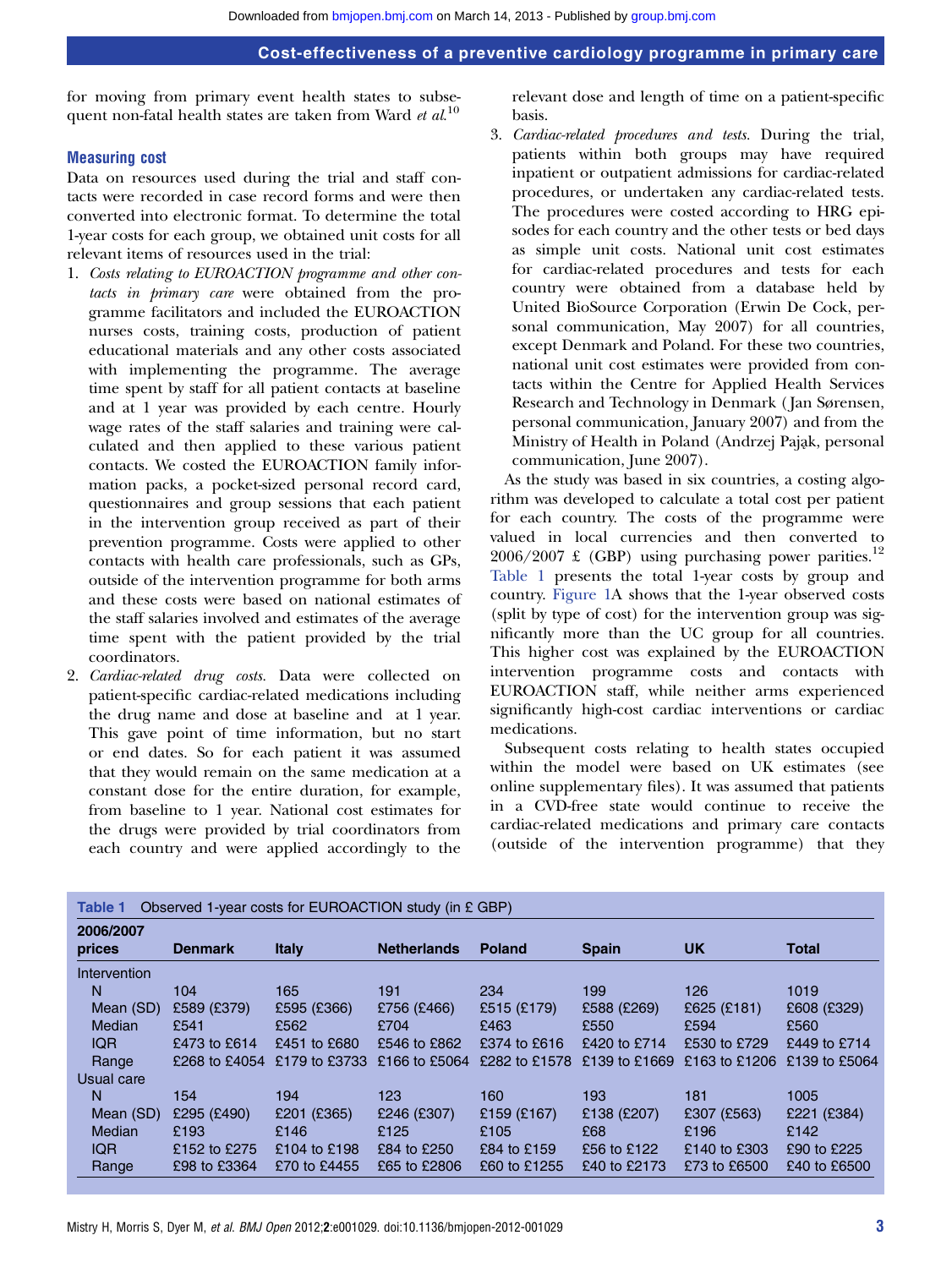Figure 1 (A) One-year observed costs for the intervention and usual care groups split by type. EA, EuroAction costs; Other HC, other health care costs; Drugs, cardiac-related medication costs; Cardiac, cardiac procedure costs. (B) Mean costs for the intervention and usual care groups for the main health states in the Markov model.



received during the trial. The mean cost of these medications and contacts for all patients across both arms were applied to each individual patient within the model who remained in the event-free health state for subsequent years.

### Health state utilities

To estimate quality-adjusted life years (QALYs) the model requires utility values for each state adjusted by age. For patients who were event free, the utility values were based on UK general population norms;<sup>13</sup> utilities for events/states were taken from Ward et  $al$ ,<sup>10</sup> which were all were based on UK studies and were obtained using the EQ-5D (see online supplementary files).

### Measuring the impact of the intervention

The study provided results only for a 1-year follow-up. We estimated results for a range of possible durations of effect, assuming that the CVD risk reduction experienced by the intervention patients persisted for 0

through to 10 additional years (11-year time horizon), after which they reverted to their individual CVD risk factor levels at the start of the study (adjusted for age). For UC patients, it was assumed that patients would remain at their 1-year CVD risk (adjusted annually by age) throughout the model.

### Measuring cost-effectiveness

Using the Markov model we calculated for each patient their expected quality-adjusted survival (based on their likelihood of surviving each cycle and their expected health state utility value) and their expected costs. Cost-effectiveness was measured in terms of the incremental cost per QALY gained (ICER). Future costs and benefits were discounted at  $3.5\%$ .<sup>14</sup>

#### Statistical analyses

All statistical analyses were performed in Stata V.10 $^{15}$  or Microsoft Excel and a p value  $\leq 0.05$  was considered to be statistically significant. We present unadjusted and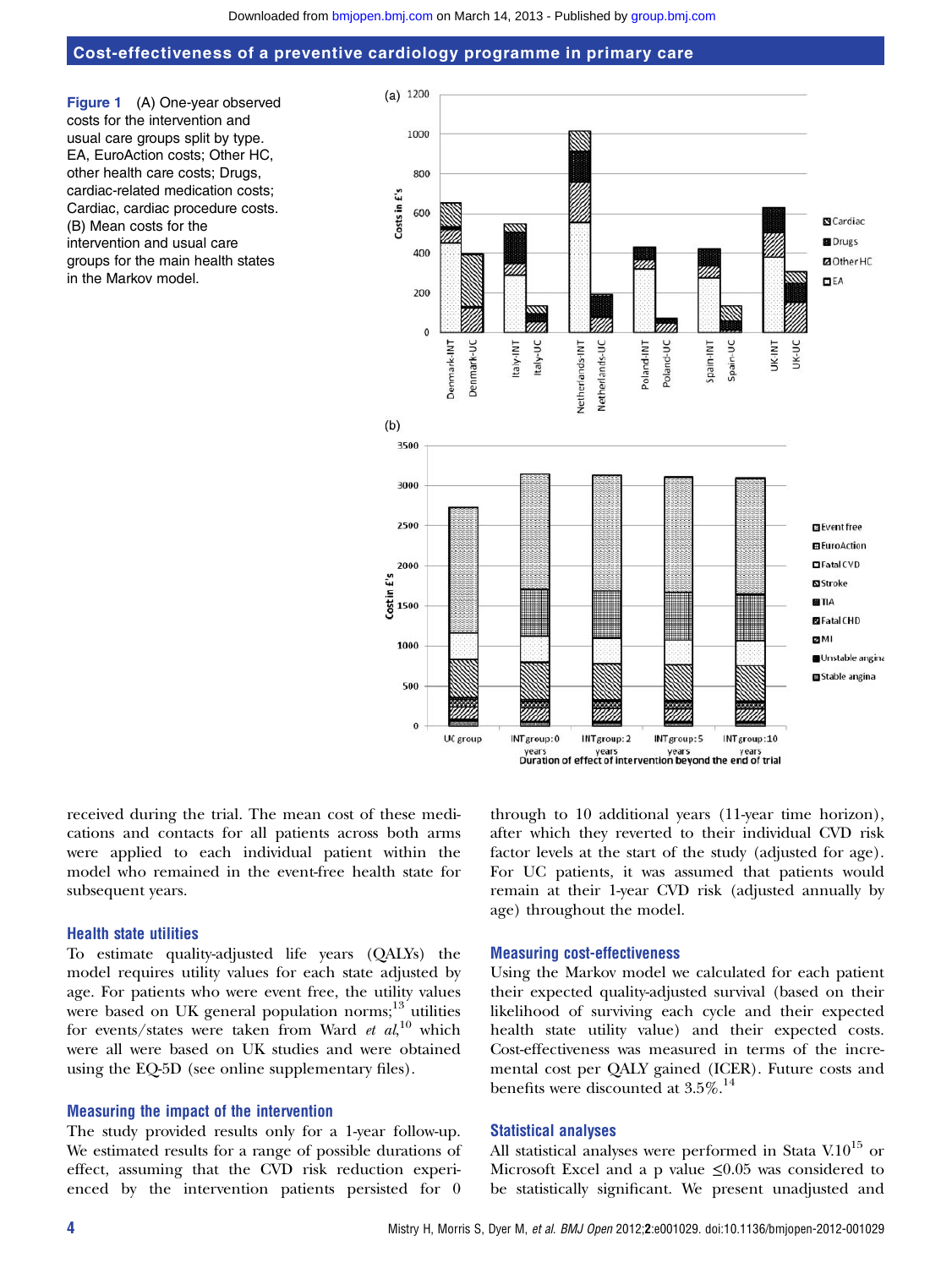adjusted cost-effectiveness results. The adjusted results controlled for group allocation, age, gender, age×gender interactions, country and baseline risk factors using ordinary least squares (OLS) regressions. As only a random subsample of UC patients were seen at baseline, regression analyses were used to predict baseline values for those patients who had missing values. For total and HDL cholesterol and SBP, OLS regression was used to predict values in those patients with missing values, as a function of age, gender and country. For the three binary variables (medications, smoking and diabetes), logistic regression models were used to predict the probability of each binary outcome. Predicted values  $\geq 0.5$ were categorised to a value of 1 and values <0.5 were categorised as 0. In the adjusted models we also included an indicator for whether or not each control variable was missing.

We represented uncertainty due to sampling variation in both the unadjusted and adjusted cost-effectiveness ratios using non-parametric bootstrapping. In the unadjusted analyses we sampled individuals in our model with replacement and used their costs and outcomes over the 11-year period to compute replications of the incremental cost per QALY gained. We repeated this approach in the adjusted analyses, also adding the regressions to control for confounding factors. In each case, we generated 10 000 bootstrap replications of the cost-effectiveness ratios and used these to construct 95% confidence intervals around the point estimate of cost-effectiveness.

### Sensitivity analysis

The main analysis modelling was limited to 10 years, in the absence of robust longer-term risk models. As a sensitivity analysis, we used a simplified longer-term model to check whether the conclusions of the main analysis would have been likely to be different if a longer-term perspective had been adopted, for example, 25 years. This model essentially assumed no further effect of the intervention but modelled out fully the possible QALY gains from the medium-term (11 years) differences in mortality and event rates.

### RESULTS

The baseline characteristics for the intervention group as a whole and the UC subsample who were seen at baseline are shown in table 2. There were significant differences in the distribution between countries. Mean total and HDL cholesterol levels were significantly higher for the intervention compared with the UC group. While no statistically significant differences were observed for other baseline characteristics, the 10-year CVD risk at baseline<sup>5</sup> was numerically higher for the UC group than the intervention arm.

We modelled 1019 patients in the intervention arm and 1005 patients in the UC arm who were assessed at 1 year.4 The intervention group had fewer men than the UC group: 49.8% vs 57.4% men (p=0.001), and was

|                                  | <b>Intervention</b><br>$(n=1019)$ | <b>Usual care</b><br>subsample<br>$(n=252)$ | <b>Usual care</b><br>all (n=1005) | Statistical test*<br>(Int. vs. UC<br>subsample) | <b>Statistical</b><br>test <sup>*</sup> (Int.<br>vs. UC all) |
|----------------------------------|-----------------------------------|---------------------------------------------|-----------------------------------|-------------------------------------------------|--------------------------------------------------------------|
| Country                          |                                   |                                             |                                   |                                                 |                                                              |
| <b>Denmark</b>                   | 104 (10.2%)                       | 40 (15.9%)                                  | 154 (15.3%)                       | $p=0.012$                                       | p<0.001                                                      |
| Italy                            | 165 (16.2%)                       | 47 (18.7%)                                  | 194 (19.3%)                       |                                                 |                                                              |
| <b>Netherlands</b>               | 191 (18.7%)                       | 37(14.7%)                                   | 123 (12.2%)                       |                                                 |                                                              |
| Poland                           | 234 (23.0%)                       | 45 (17.9%)                                  | 160 (15.9%)                       |                                                 |                                                              |
| Spain                            | 199 (19.5%)                       | 41 (16.3%)                                  | 193 (19.2%)                       |                                                 |                                                              |
| <b>UK</b>                        | 126 (12.4%)                       | 42 (16.7%)                                  | 181 (18.0%)                       |                                                 |                                                              |
| Gender                           |                                   |                                             |                                   |                                                 |                                                              |
| Male                             | 507 (49.8%)                       | 133 (52.8%)                                 | 577 (57.4%)                       | $p=0.390$                                       | $p=0.001$                                                    |
| Female                           | 512 (50.3%)                       | 119 (47.2%)                                 | 428 (42.6%)                       |                                                 |                                                              |
| Risk factors required for the    |                                   |                                             |                                   |                                                 |                                                              |
| D'Agostino equation <sup>5</sup> |                                   |                                             |                                   |                                                 |                                                              |
| $n$ (%)                          |                                   |                                             |                                   |                                                 |                                                              |
| Non-smoker                       | 695 (68.2%)                       | 155 (61.5%)                                 |                                   | $p=0.646$                                       |                                                              |
| Has diabetes                     | 313 (30.7%)                       | 68 (27.0%)                                  |                                   | $p=0.247$                                       |                                                              |
| On antihypertensive drugs        | 432 (42.4%)                       | 97(38.5%)                                   |                                   | $p=0.260$                                       |                                                              |
| Mean (SD)                        |                                   |                                             |                                   |                                                 |                                                              |
| Age                              | 60.5(7.6)                         | 60.4(7.3)                                   | 61.3(7.3)                         | p=0.915                                         | $p=0.011$                                                    |
| Systolic blood pressure (mm HG)  | 141.1 (18.6)                      | 141.6 (18.9)                                |                                   | $p=0.693$                                       |                                                              |
| Total cholesterol (mmol/l)       | 5.70 (1.02)                       | 5.45(0.99)                                  |                                   | $p=0.001$                                       |                                                              |
| HDL cholesterol (mmol/l)         | 1.40(0.39)                        | 1.35(0.36)                                  |                                   | $p=0.047$                                       |                                                              |
| 10-year CVD risk at baseline     | 0.115(0.087)                      | 0.120(0.093)                                |                                   | $p=0.426$                                       |                                                              |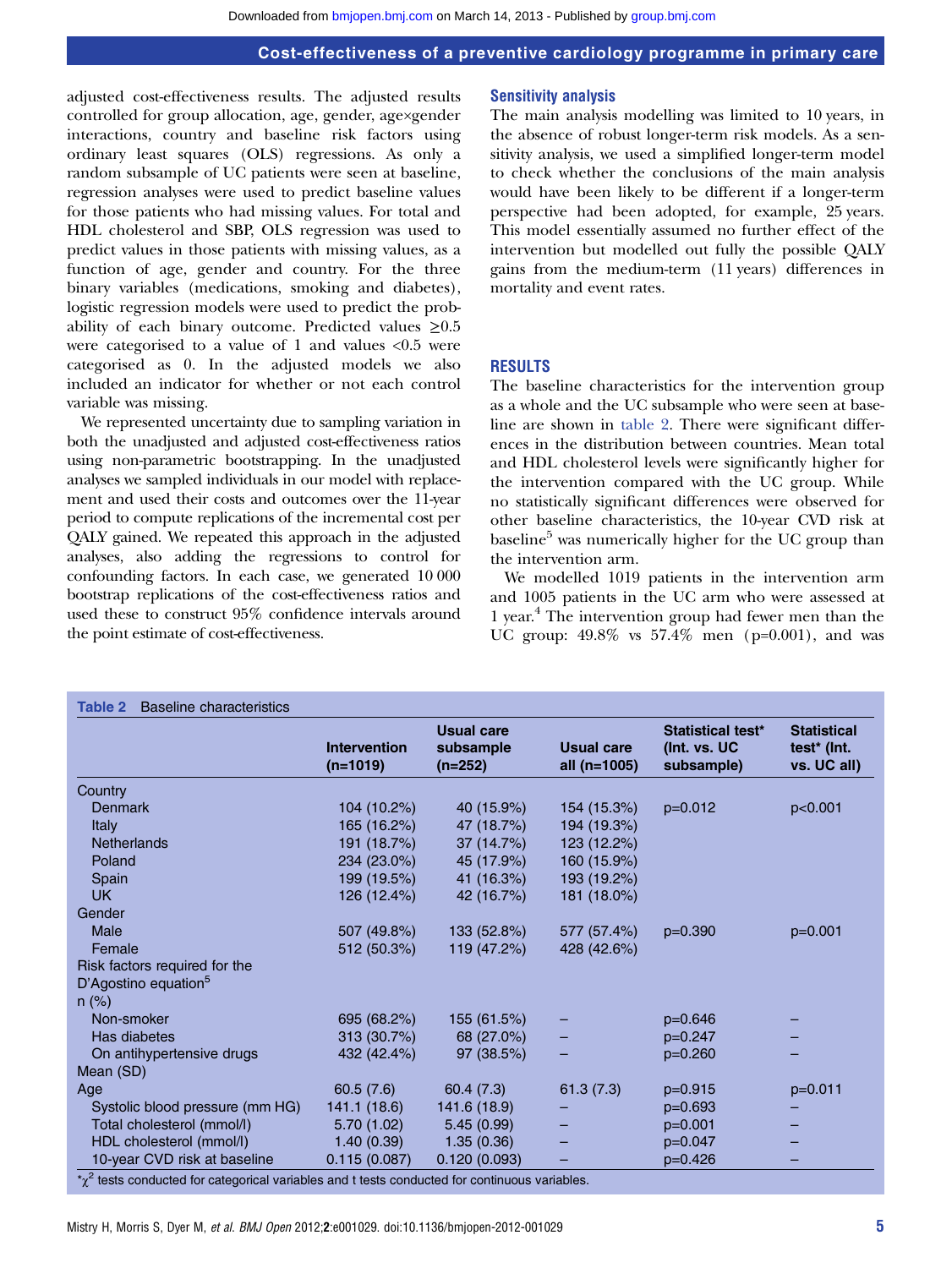significantly younger (mean age at 1 year: intervention: 61.5 years vs. UC: 62.3 years, p=0.011).

When testing the validity of the Framingham risk equations to the study population we found that eight intervention patients and one UC subsample patient experienced a CHD event. The risk equations produced a close match, predicting 8.5 patients with a first CHD event in the intervention group and 2.0 in the UC subsample.

Figure 1B further emphasises that the observed additional costs of the EUROACTION intervention programme and staff costs were not offset by the estimated reduced costs of cardiac interventions in the subsequent years. In terms of the unadjusted results, the incremental costs of the intervention are £362–£419 depending on the duration of the effect of the intervention and the incremental QALYs are 0.076–0.085 (see table 3). As expected, the incremental costs fall and the incremental QALYs rise as the duration of the effect of the intervention beyond the end of the trial increases. The incremental cost per QALY gained range from £5539 (95% CI £2625–£29 627) to £4266 (95% CI £2059 to £15 945). The unadjusted cost-effectiveness acceptability curves (CEACs) under each scenario are in figure 2A and highlights the results in table 3 that in all scenarios over 95% of the bootstrapped replications are less than £20 000.

After controlling for differences in age, gender, country and baseline risk factors, the intervention is associated with higher costs and lower QALYs than the UC arm in every scenario (an example of the various

regression models is shown in the online supplementary files). As a result, the intervention is dominated by UC. Although there is considerable uncertainty around those point estimates with the 95% confidence intervals ranging from acceptably cost-effective to highly dominated, the probability of being cost-effective is very low, as shown in the adjusted CEACs in figure 2B (additional adjusted CEACs, controlling for age, gender and country only are in the online supplementary files). At a costeffectiveness threshold of £20 000 the EUROACTION intervention will be cost-effective in under 6% of cases.

Due to baseline differences, we conducted age–sexmatched subgroup analyses and the adjusted results confirmed that the intervention remained dominated, even when an optimistic timeframe was considered (an example of age–sex-matched subgroup analysis is shown in the online supplementary files).

The sensitivity analysis produced predictable results that in no way changed the conclusions of the analysis. Using the unadjusted data, the cost-effectiveness of the intervention was further enhanced, and using the adjusted data the domination of UC over the intervention remained.

### **DISCUSSION**

Although this large European trial demonstrated that a nurse-coordinated preventive cardiology programme in primary care helped more high-risk patients to achieve

|                                | Duration of effect of intervention beyond the end of the trial (model time horizon=11 <sup>*</sup><br>years in all cases) |                              |                              |                              |  |
|--------------------------------|---------------------------------------------------------------------------------------------------------------------------|------------------------------|------------------------------|------------------------------|--|
|                                | 0 years                                                                                                                   | 2 years                      | 5 years                      | 10 years                     |  |
| Unadjusted costs and QALYs     |                                                                                                                           |                              |                              |                              |  |
| Usual care mean cost (SD)      | £2727 (£29)                                                                                                               | £2727 (£29)                  | £2727 (£29)                  | £2727 (£29)                  |  |
| Intervention mean cost (SD)    | £3146 (£33)                                                                                                               | £3126 (£31)                  | £3105 (£31)                  | £3089 (£31)                  |  |
| Usual care mean QALYs (SD)     | 6.755(0.021)                                                                                                              | 6.755(0.021)                 | 6.755(0.021)                 | 6.755(0.021)                 |  |
| Intervention mean QALYs (SD)   | 6.831(0.021)                                                                                                              | 6.835(0.021)                 | 6.838(0.021)                 | 6.840 (0.021)                |  |
| Incremental costs (95% CI)     | £419 (£332 to £505)                                                                                                       | £399 (£315 to £483)          | £378 (£294 to £462)          | £362 (£278 to £447)          |  |
| Incremental QALYs (95% CI)     | 0.076 (0.017 to 0.135)                                                                                                    | 0.079 (0.020 to 0.138)       | 0.083 (0.024 to 0.142)       | 0.085                        |  |
|                                |                                                                                                                           |                              |                              | $(0.026 \text{ to } 0.144)$  |  |
| <b>ICER</b>                    | £5539                                                                                                                     | £5031                        | £4561                        | £4266                        |  |
| 95% CI                         | £2625 to £29 627                                                                                                          | £2412 to £22 520             | £2202 to £18 155             | £2059 to £15945              |  |
| % of bootstrapped ICERs <£20k  | 95.7                                                                                                                      | 97.0                         | 97.9                         | 98.4                         |  |
| % of bootstrapped ICERs < £30k | 97.6                                                                                                                      | 98.4                         | 99.0                         | 99.2                         |  |
| Adjusted costs and QALYs‡      |                                                                                                                           |                              |                              |                              |  |
| Incremental costs (95% CI)     | £474 (£368 to £580)                                                                                                       | £463 (£358 to £568)          | £450 (£343 to £557)          | £441 (£331 to £550)          |  |
| Incremental QALYs (95% CI)     | $-0.009$                                                                                                                  | $-0.007$                     | $-0.005$                     | $-0.003$                     |  |
|                                | $(-0.041 \text{ to } 0.023)$                                                                                              | $(-0.038 \text{ to } 0.025)$ | $(-0.036 \text{ to } 0.027)$ | $(-0.035 \text{ to } 0.029)$ |  |
| <b>ICFR</b>                    | Dominated <sup>+</sup>                                                                                                    | Dominated <sup>+</sup>       | Dominated <sup>+</sup>       | Dominated <sup>+</sup>       |  |
| 95% CI                         | £21 695 to                                                                                                                | £18 495 to                   | £15 908 to                   | £14 485 to                   |  |
|                                | dominated†                                                                                                                | dominated†                   | dominated†                   | dominated†                   |  |
| % of bootstrapped ICERs <£20k  | 1.97                                                                                                                      | 3.16                         | 4.57                         | 5.76                         |  |
| % of bootstrapped ICERs <£30k  | 5.05                                                                                                                      | 6.98                         | 9.42                         | 11.54                        |  |

ICER, incremental cost-effectiveness ratio; QALYs, quality-adjusted life years;

\*One- year study follow-up period plus a 10-year model.

†The intervention is more costly and yield fewer QALYs than usual care.

‡Adjusting for the following baseline characteristics: age, gender, age×gender, country, total and HDL cholesterol, SBP, antihypertensive medications, smoking and diabetes.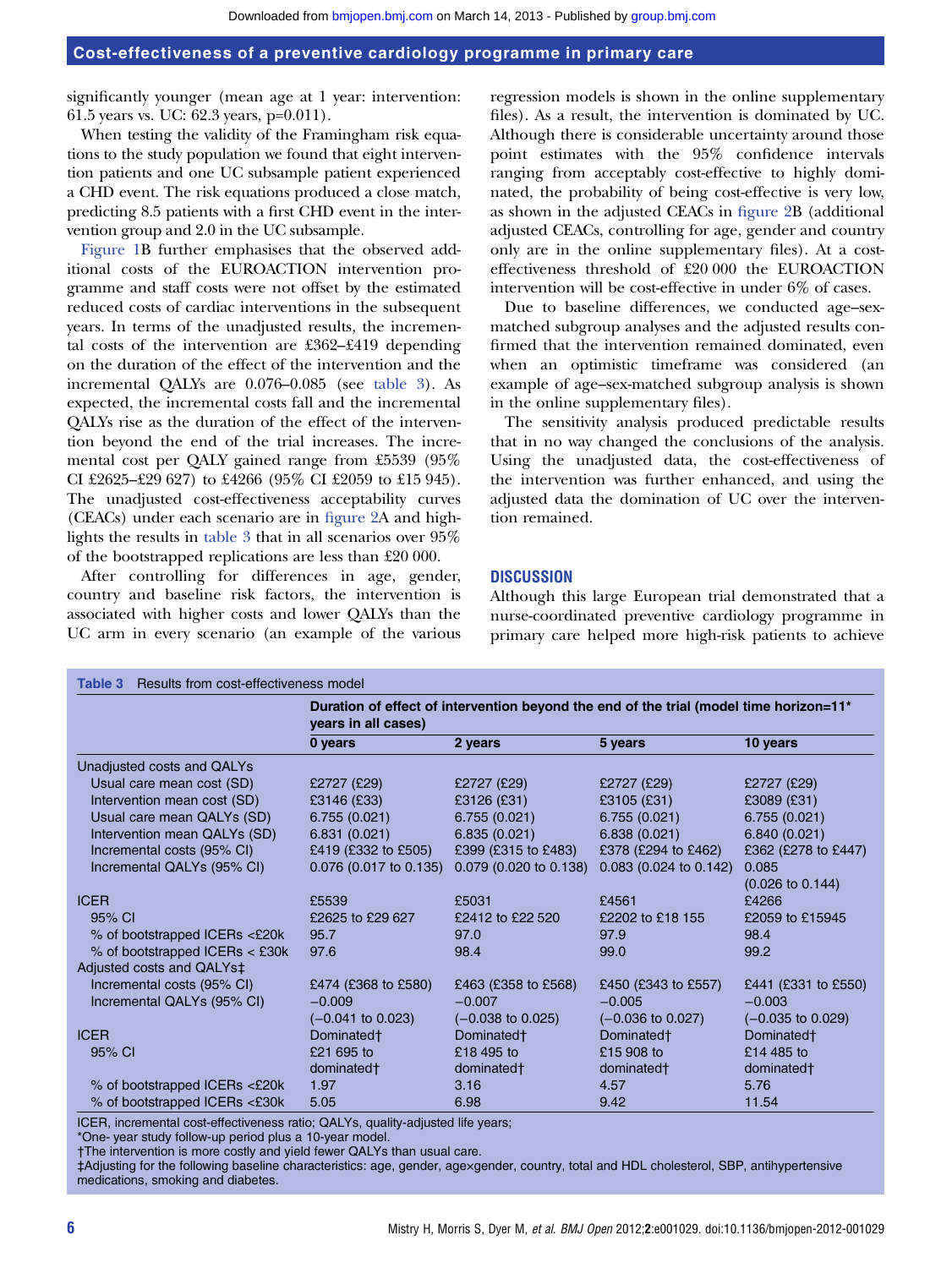



the lifestyle and risk factor targets in comparison with UC, this does not appear to be cost-effective. However, these cost-effectiveness analyses require careful qualification because they are subject to a number of uncertainties which are a consequence of the study design and important limitations in the statistical model used.

The differences in the adjusted and unadjusted results emphasise that the study design, based on matching pairs of general practices in each country, did not eliminate baseline differences between the two groups in cardiovascular risk factors. These differences meant that the two groups had different levels of baseline risk, higher in intervention than UC, but the economic results have adjusted for these baseline differences. Though these differences were small in absolute terms they have a substantial effect on the estimates of absolute risk of future cardiovascular events, and therefore on the difference in effectiveness between intervention and UC. Additionally, the study recorded its primary endpoints at baseline and at 1 year, and to avoid 'contamination' by recording risk factor levels in UC, baseline measurements were only made in a subsample of UC patients. Thus, we do not have before and after measurements for 75% of the UC patients.

Our cost-effectiveness analysis did not include partners. If partners were included it might improve the cost-effectiveness, but we have no good measure of the effect on partners to know how substantial the impact on the incremental cost-effectiveness ratio might be.

Our estimates of the risk of future CVD events are based on published risk equations.<sup>5</sup> These are derived from a large, well-characterised cohort (8491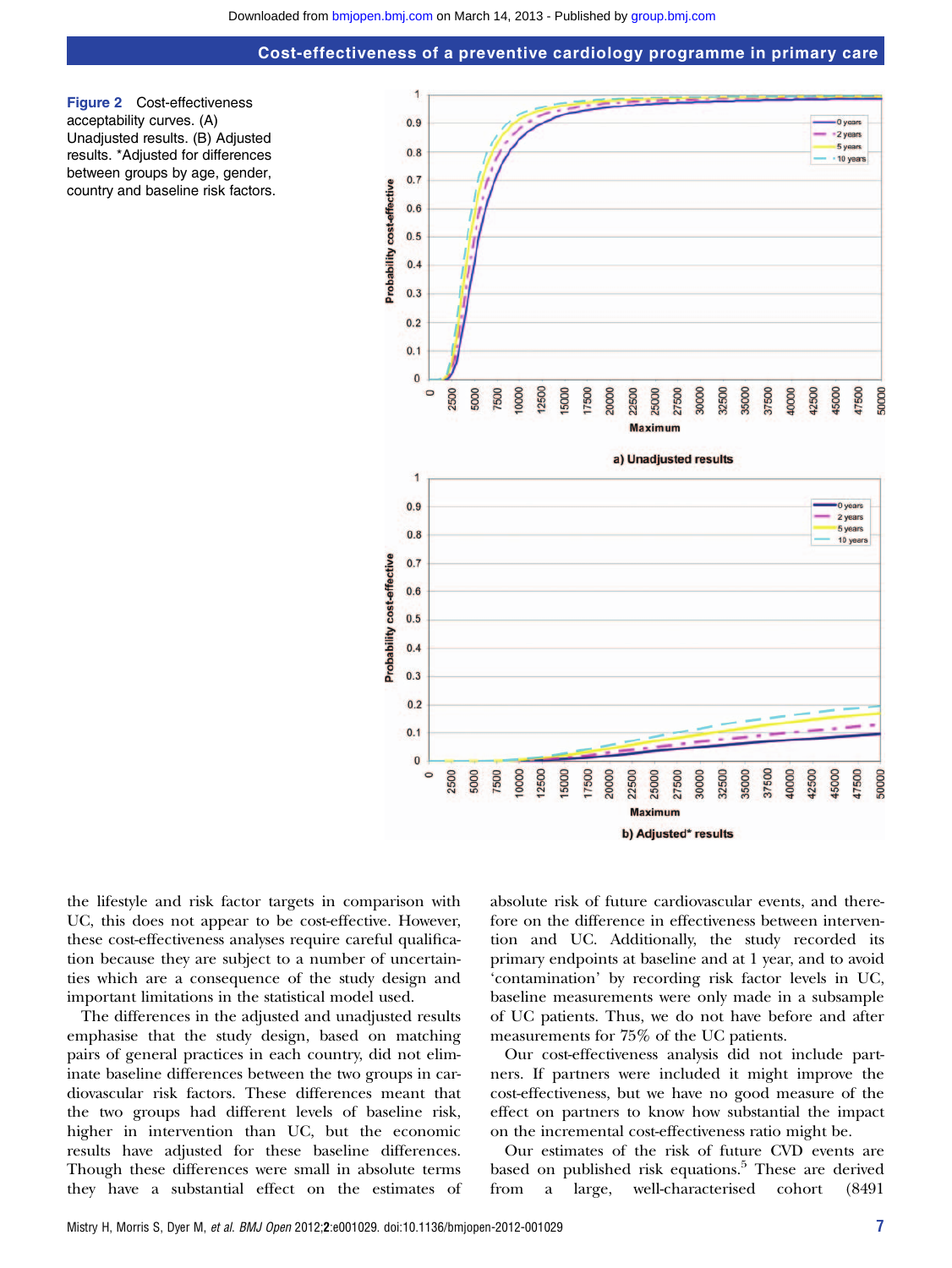participants) and predict CVD risk as opposed to CHD risk alone. The C statistic for the model ranges from 0.76 (men) to 0.79 (women), suggesting that additional risk factors could potentially improve the model's discriminatory power. Other risk models have included risk factors such as family history of CVD, social deprivation and biomarkers, for example, hs-CRP, $^{16}$  17 although these models also have their own limitations.

However, to date lifestyle factors such as dietary habits and physical inactivity, although important in the aetiology of CHD<sup>18</sup> and independent of the other major risk factors, have not been included in such risk scores, because they are difficult to accurately quantify. The omission of these important lifestyle factors in the Framingham risk equations may be particularly relevant in our study as the cornerstone of the EUROACTION programme was lifestyle change which was clearly evident in the study's most striking achievements in this area including significantly higher fruit and vegetable consumption ( $p=0.005$ ); physical activity levels ( $p=0.01$ ) and weight loss (p=0.005).

It is thus possible that our estimates of relative differences in absolute risk between the groups may understate the full effects of the intervention on long-term CVD risk. However, we showed that the risk equations are able to predict CHD events in the study population in the 1-year follow-up period, but the accuracy of the risk equations over the 10-year period of our study remains untested.

Our modelling also requires an assumption about how long any differential effect of the intervention persists. Nothing is known about the longer-term effects of EUROACTION, and there are few studies that have looked at longer-term changes. The longest follow-up to a relevant lifestyle change appears to be the OXCHECK study, which showed that the benefits of health checks were sustained over 3 years.19 20 However, whatever the duration of effect beyond the trial, and even when a 25-year model was used, the policy conclusions remain the same.

Finally, our model uses a regression analysis approach so that a UK-specific estimate can be drawn from the complete multinational EUROACTION dataset on net resource use, costs and net effects of the intervention. The epidemiological, utilities and cost data for the longer-term modelling of risk and events are based on UK data alone. Thus, the results are applicable to the UK and not specifically to the other EUROACTION countries. While formal analysis would be needed to confirm this, the coefficients on the country parameters in the regression analyses of both costs and outcomes suggest that the cost-effectiveness would be broadly similar in the other countries.

### **CONCLUSION**

Although the EUROACTION study demonstrated in high-risk patients in primary care significant improvements in lifestyle and CVD risk factors, it is not possible

to show, using the best available risk equations, that the intervention was cost-effective. The available risk modelling is based on a limited number of risk factors, which do not include diet or physical activity, and a healthier lifestyle was the most important outcome of this trial. Therefore, whether or not an intervention such as that offered by EUROACTION is cost-effective remains an open question that could be answered by a longer-term trial with major adverse cardiovascular events as the primary endpoint.

#### Author affiliations

<sup>1</sup> Health Economics Unit, University of Birmingham, Birmingham, UK <sup>2</sup> Health Economics Research Group, Brunel University, Uxbridge, UK <sup>3</sup>Department of Applied Health Research, University College London, London, UK

4 National Institute for Health and Clinical Excellence, London, UK 5 Department of Cardiovascular Medicine, International Centre for Circulatory Health, National Heart and Lung Institute, Imperial College London, London, UK

Acknowledgements EUROACTION is an initiative of the European Society of Cardiology which highlights its commitment to improve the quality of life of the European population by reducing the impact of cardiovascular diseases. The study protocol conforms to the ethical guidelines of the 1995 Declaration of Helsinki with ethics committee approval in all countries and for every centre. Written informed consent was obtained from every subject.

Contributors DW and MB are part of the steering committee and approved the protocol and the design for this matched paired cluster-randomised trial. DW was responsible for the overall direction of the project. HM and MD conducted the economic analysis under the supervision of SM and MB and with guidance from DW. KK was responsible for local data collection. HM drafted the manuscript with input from all authors; all authors have approved the final manuscript and were involved in the interpretation of the results.

Funding Sponsored solely by AstraZeneca through the provision of an unconditional educational grant. AstraZeneca had no involvement in the study design; in the collection, analysis and interpretation of the data; in the writing of the report; and in the decision to submit the paper for publication.

#### Competing interests None.

Ethics approval All countries involved in the study.

Provenance and peer review Not commissioned; externally peer reviewed.

Data sharing statement There are no additional data.

#### REFERENCES

- 1. Graham I, Atar D, Borch-Johnsen K, et al. European quidelines on cardiovascular disease prevention in clinical practice: executive summary. Fourth Joint Task Force of the European Society of Cardiology and Other Societies on Cardiovascular Disease Prevention in Clinical Practice (Constituted by representatives of nine societies and by invited experts). Eur Heart J 2007;28:2375–414.
- 2. Kotseva K, Wood D, De Backer G, et al. EUROASPIRE III. Management of cardiovascular risk factors in asymptomatic high-risk patients in general practice: cross-sectional survey in 12 European countries. Eur J Cardiovasc Prev Rehabil 2010;17:530–40.
- 3. Wood DA, Kotseva K, Jennings C, et al., on behalf of the EUROACTION Study Group. EUROACTION: A European Society of Cardiology demonstration project in preventive cardiology. Eur Heart J 2004;6(Supplement J):J3–J15.
- 4. Wood DA, Kotseva K, Connolly S, et al. Nurse-coordinated multidisciplinary, family-based cardiovascular disease prevention programme (EUROACTION) for patients with coronary heart disease and asymptomatic individuals at high risk of cardiovascular disease: a paired, cluster-randomised controlled trial. Lancet 2008;371:1999–2012.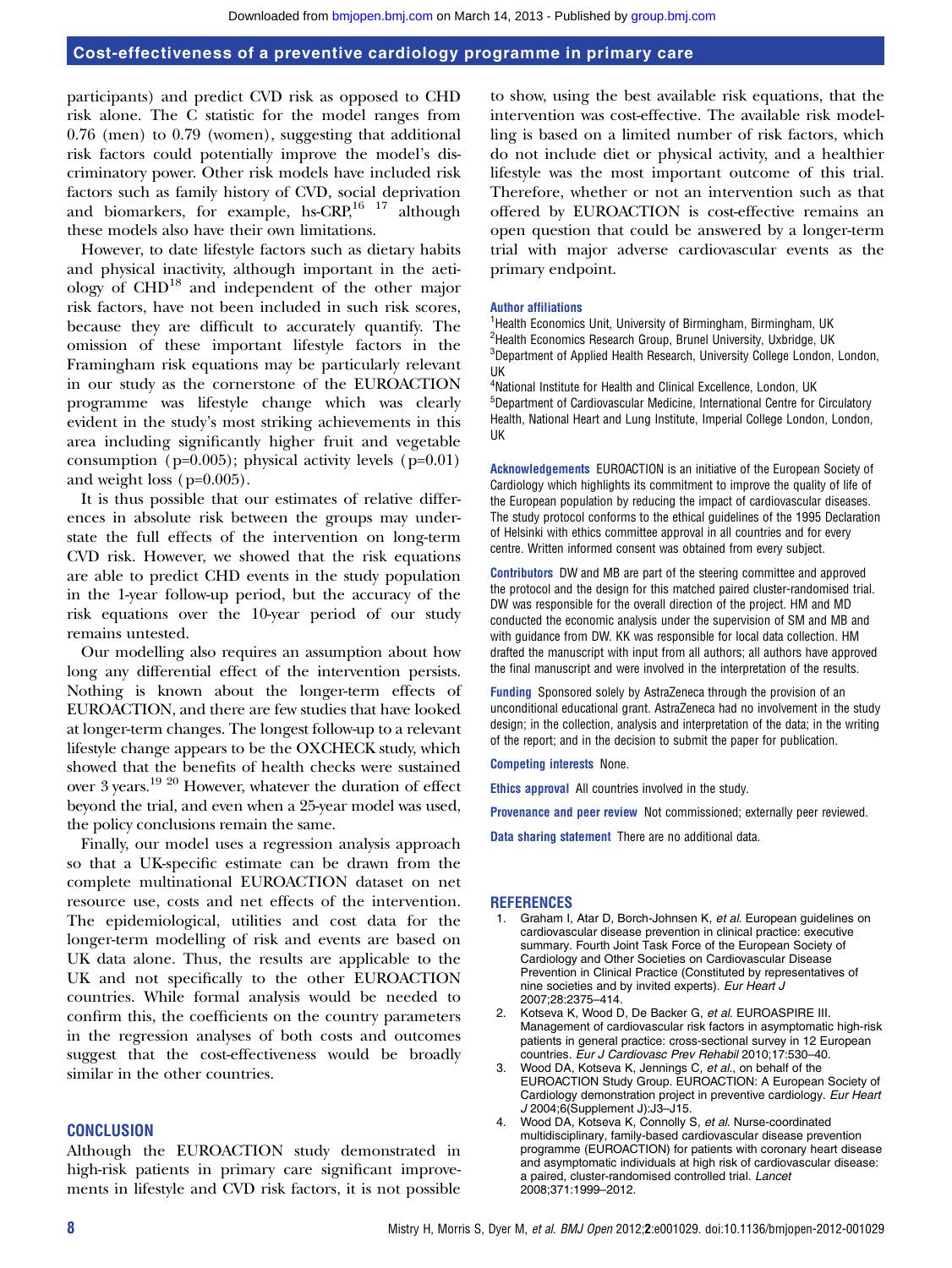- 5. D'Agostino RB, Vasan RS, Pencina MJ, et al. General cardiovascular risk profile for use in primary care. The Framingham Heart Study. Circulation 2008;117:743–53.
- 6. Miller DK, Homan SM. Determining transition probabilities: confusion and suggestion. Med Decis Making 1994;14:52–8.
- 7. Sutcliffe SJ, Fox KF, Wood DA, et al. Incidence of coronary heart disease in a health authority in London: review of a community register. BMJ 2003;326:20.
- 8. Bamford J, Sandercock P, Dennis M, et al. A prospective study of acute cerebrovascular disease in the community: the Oxfordshire Community Stroke Project 1981–86. I. Methodology, demography and incident cases of first-ever stroke. J Neurol Neurosurg Psychiatry 1988;51:1373–80.
- 9. Dennis MS, Bamford JM, Sandercock PA, et al. Incidence of transient ischemic attacks in Oxfordshire, England. Stroke 1989;20:333–9.
- Ward S, Lloyd Jones M, Pandor A, et al. A systematic review and economic evaluation of statins for the prevention of coronary events. Health Technol Assess 2007;11:1–160.
- 11. Briggs A, Mihaylova B, Sculpher M, et al. Cost-effectiveness of perindopril in reducing cardiovascular events in patients with stable coronary artery disease using data from the EUROPA study. Heart 2007;93:1081–6.
- 12. Organisation for Economic Co-operation and Development (OECD CPI). OECD consumer price indices. July 2007. <http://www.oecd.org/> (accessed 9 Sept 2012).
- 13. Kind P, Dolan P, Gudex C, et al. Variations in population health status: results from a United Kingdom national questionnaire survey. BMJ 1998;316:736–41.
- 14. National Institute for Health and Clinical Excellence (NICE). Guide to methods of technology appraisal. London, June 2008.
- 15. StataCorp. Stata Statistical Software: Release 10.0. College Station, TX, USA: Stata Corporation, 2007.
- 16. Ridker PM, Buring JE, Rifai N, et al. Development and validation of improved algorithms for the assessment of global cardiovascular risk in women: the Reynolds Risk Score. JAMA 2007;297:611–19.
- 17. Woodward M, Brindle P, Tunstall-Pedoe H. SIGN group on risk estimation. Adding social deprivation and family history to cardiovascular risk assessment: the ASSIGN score from the Scottish Heart Health Extended Cohort (SHHEC). Heart 2007;93:172-6.
- 18. Yusuf S, Hawken S, Ounpuu S, et al. Effect of potentially modifiable risk factors associated with myocardial infarction in 52 countries (the INTERHEART study): case-control study. Lancet 2004;364:937–52.
- 19. Fleming P, Godwin M. Lifestyle interventions in primary care: systematic review of randomized controlled trials. Can Fam Physician 2008;54:1706–13.
- 20. Imperial Cancer Research Fund OXCHECK Study Group. Effectiveness of health checks conducted by nurses in primary care: final results of the OXCHECK study. BMJ 1995;310:1099–104.

### APPENDIX

### EUROACTION Steering group

A scientific steering group approved the protocol and the design for this matched pair cluster-randomised controlled trial, and is responsible for the scientific integrity of the study. The steering group has the following membership: D Wood (London, UK, Chairman), G De Backer (Ghent, Belgium), D De Bacquer (Ghent, Belgium), M Buxton (Uxbridge, UK), I Graham (Dublin, Ireland), A Howard (Nice, France), K Kotseva (London, UK), S Logstrup (Brussels, Belgium), H McGee (Dublin, Ireland), M Mioulet (Nice, France), K Smith (Dundee, UK), D Thompson (York, UK), T Thomsen (Glostrup, Denmark), T van der Weijden (Maastricht, the Netherlands).

### National coordinators

The national coordinators for each country are also members of the steering committee. They are responsible for identifying and recruiting general practices, obtaining ethics committee approval, appointing and supervising staff in the centres and contributing scientifically to the publication of results. The EUROACTION National Coordinators and Primary care leaders are as follows:

Denmark: T Thomsen, K Brockelmann; Italy: P Fioretti, A Desideri, S Brusaferro; Poland: A Pajak, K. Kawecka-Jaszcz, P Jankowski, T Grodzicki; Spain: J De Velasco, A Maiques; Netherlands: T van der Weijden; UK: D Wood, J Morrell.

### Coordinating and Data Management Centre

The Coordinating and Data Management Centre is the Department of Cardiovascular Medicine, National Heart and Lung Institute at Charing Cross Campus, Imperial College, London, UK (Head Professor David Wood). The following staff have specific responsibilities as described: K Kotseva, Senior Clinical Research Fellow; S Connolly, Research Fellow; C Jennings, Study Nurse Coordinator; A Mead, Chief Dietician; J Jones, Superintendent Physiotherapist; A Holden, Physical activity Coordinator; T Collier, Statistician; M Alston, D Charlesworth, P Homewood, K Pandya, M Somaia, IT specialists/Data managers; S Graves, Research Administrator; W Leacock, D Xenikaki, Administrative Assistants. The following experts advised the Coordinating Centre on dietary and physical activity assessment: Professor Gary Frost, Professor Barry Margetts, Dr Mike Nelson and Dr Charlie Foster.

### Central Laboratory

Central Laboratory analysis of total cholesterol, HDL cholesterol, triglycerides, glucose and HbA1c are undertaken by A McLelland, R Birrell and G Beastall in the Department of Pathological Biochemistry, Royal Infirmary, Glasgow (Head of Department J Shepherd).

### Statistical centres

The statistical analyses for the primary endpoints were undertaken by D De Bacquer, Statistician, from the Department of Public Health (Head of Department G De Backer), Ghent University, Belgium, and supplementary analyses by T Collier, Statistician, Department of Medical Statistics, London School of Hygiene and Tropical Medicine, University of London, UK.

### Health economics centre

Martin J Buxton, Professor of Health Economics and Director: Health Economics Research Group, Brunel University, UK; Hema Mistry and Matthew Dyer, Research Fellows in Health Economics, Brunel University.

#### Primary care centres

Denmark: Intervention Centre: Sundhedscenteret Skanderborg. Dr Lisbeth Rosborg, GP/Practice Manager; Susanne Holck Mogensen, Nurse.

Usual Care Centre: Gasvej 5, 8700 Horsens. Dr Henrik Zanoni, GP; Lene Henriksen, Nurse.

Italy: Intervention Centre: Rive dai Stimatinis 12, 33013 Gemona del Friuli. Dr Beppino Colle, Primary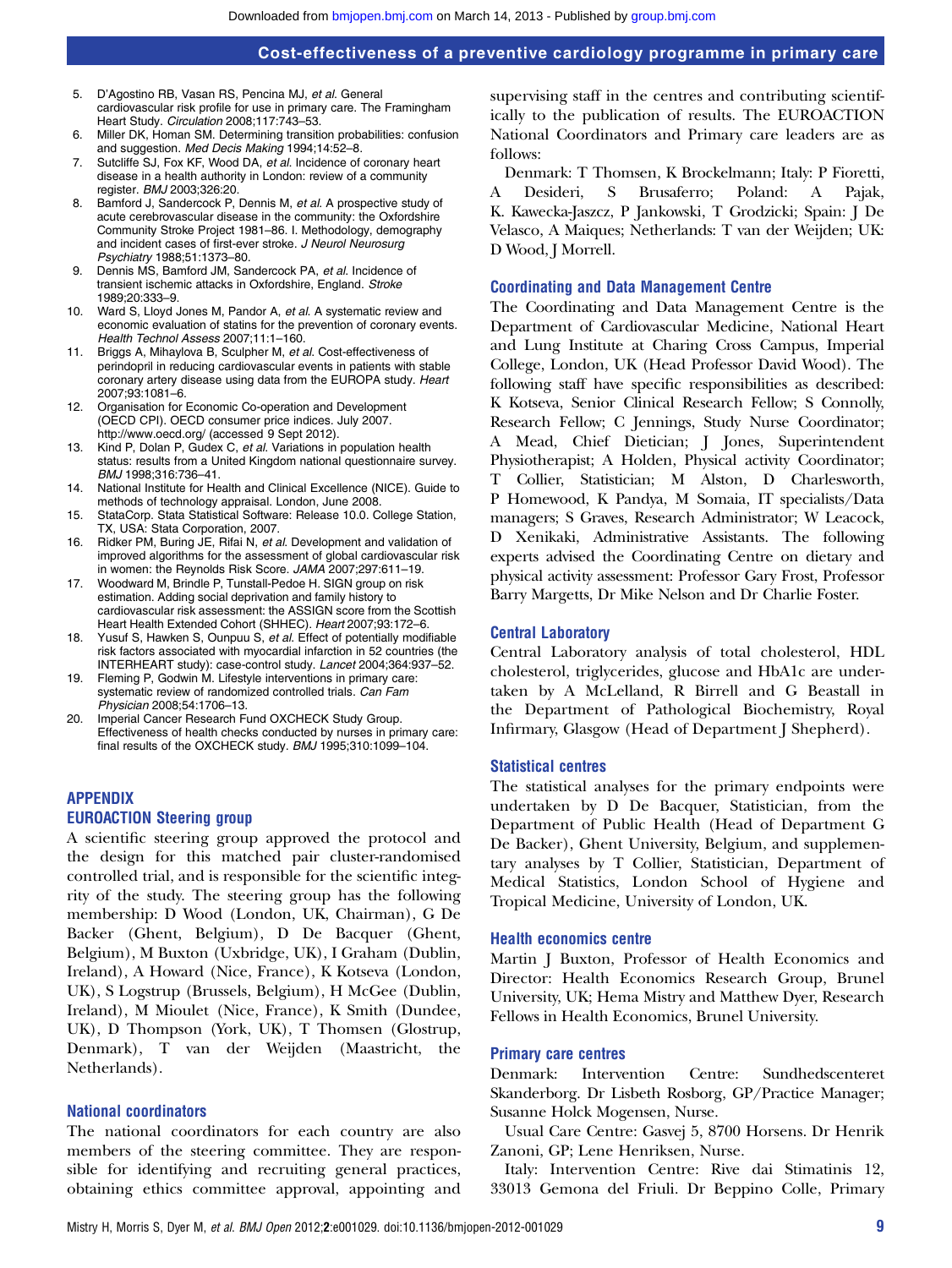Care Intervention Coordinator; Dr Massimiliano Rugolo, Principal Investigator/GP; Tilla Gurisatti, Nurse.

Usual Care Centre: Via S. Valentino 20, 33100 Udine. Dr Mario Casini, Italy Usual Care Coordinator. Dr Fabrizio Gangi, Italy Usual Care PI/GP. Daniela Gurisatti and Loredana Trevisani, Nurses.

Netherlands: Intervention Centre: Gezondheidscentrum Hoensbroek-Noord. Dr Martijn van Nunen and Dr Bem Bruls, GPs; Jasja Janssen, Nurse; Mrs Mathil Sanders, Practice Manager.

Usual Care Centre: Dr Mieke Winten-Huisman and Dr Marc Eyck, GPs; Rene van den Heuvel and Claudia Gessing, Nurses.

Poland: Intervention Centre: Centrum Medycyny Profilaktycznej w Krakowie. Dr Krystyna Pająk, Principal Investigator; Lidia Dwojak, Practice Manager; Joanna Sładek-Ratajewicz, GP; Barbara Waligóra and Irena Smarzyńska, Nurses.

Usual Care Centre: Podstawowa Opieka Zdrowotna— Szpital Uniwersytecki w Krakowie. Dr Maria Fornal, Principal Investigator; Dr Jolanta Walczewska, GP; Barbara Wojtanis and Helena Kaminska, Nurses.

Spain: Intervention Centre: Centro de Salud Salvador Pau, Valencia. Dr Jorge Navarro, Principal Investigator; Gemma Méndez Pérez, Nurse; Dr Maria Jose Donat, Dr Raquel Prieto, Dr Rosario Gonzalez, Dr Teresa Almela, Dr Amaparo Garcia and Dr Francisco Cortes, GPs.

Usual Care Centre: Centro de Salud de Manises, Valencia. Dr Lorenzo Pascual, Principal Investigador; Rocio Marco, Nurse; Dr Juan Manuel García, Practice Manager; Dr Antonia Ibañez, Dr Cecilia Ruiz, Dr Santos Plaza, Dr Amparo Moreno and Dr Carmen Lloret, GPs.

UK: Intervention Centre: Seaside Medical Centre, Eastbourne. Dr Tim Gietzen, Principal Investigator; Sjouke Ashton, Nurse; George Bordoli, Associate Nurse; Daniel Brookbank and Angela Hughes, Practice Managers.

Usual Care Centre: Green Street Clinic, Eastbourne. Dr Ian McNaughton, Principal Investigator; Shirley Colvin, Nurse; Heather King, Practice Manager.